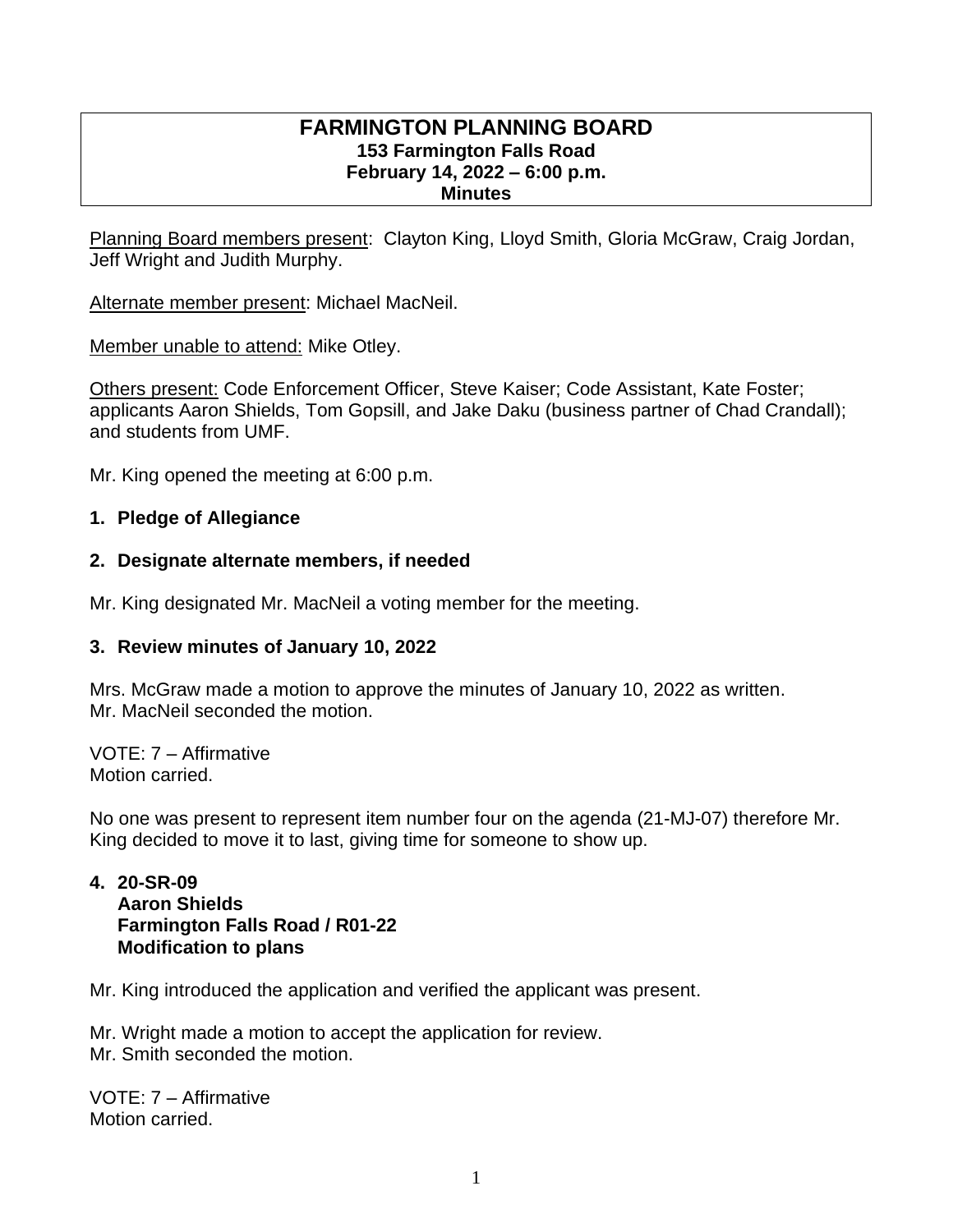Aaron Shields introduced himself as the applicant stating he is buying the property that is next to Pyro City at 973 Farmington Falls Road contingent on Planning Board approval. He said its original approval in 2020 was for 185 units and he is looking to do a 226-unit fully automated facility which will have no bathroom and therefore no water supply or septic system. Mr. Shields said it will have gate access with a keypad for tenants to enter their own code and it will be fully fenced-in when completed.

Mr. Shields stated the original plan had over 30' wide drive aisles between units which will be narrowed down to 25'. He has also contacted MDOT about the shared driveway with Pyro City to make sure the original permit is still acceptable and attached the email with the plans he submitted to the Planning Board.

Mr. Jordan verified with Mr. Shields the old farm right-of-way had already been discontinued.

Mrs. McGraw, Mr. Smith and Ms. Murphy didn't have any questions or concerns.

Mr. Wright didn't have any questions or concerns and feels like there is plenty of room for additional storage units needed in town.

Mr. MacNeil asked how emergency vehicles will have access to the facility.

Mr. Shields replied that it depends on what the Fire Rescue Department wants to do but will make sure they have access.

Mr. MacNeil asked if there was going to be any type of security system.

Mr. Shields replied he is going to have a camera security system so he can monitor the facility. He wants to make sure people don't try and live or sleep in the units – which has been a problem elsewhere.

There be no further questions or comments Mr. King called for a motion.

Ms. Murphy made a motion to approve the modification of application as presented. Mrs. McGraw seconded the motion.

VOTE: 7 – Affirmative Motion carried.

**5. Acknowledgement & acceptance of modification to subdivision plan** Estate of Carole Gopsil 238 Savage Road / R12-021-C 10.69 acres lot split

Mr. King introduced the application and asked for a motion.

Mrs. McGraw made a motion to review the modification. Mr. Wright seconded the motion.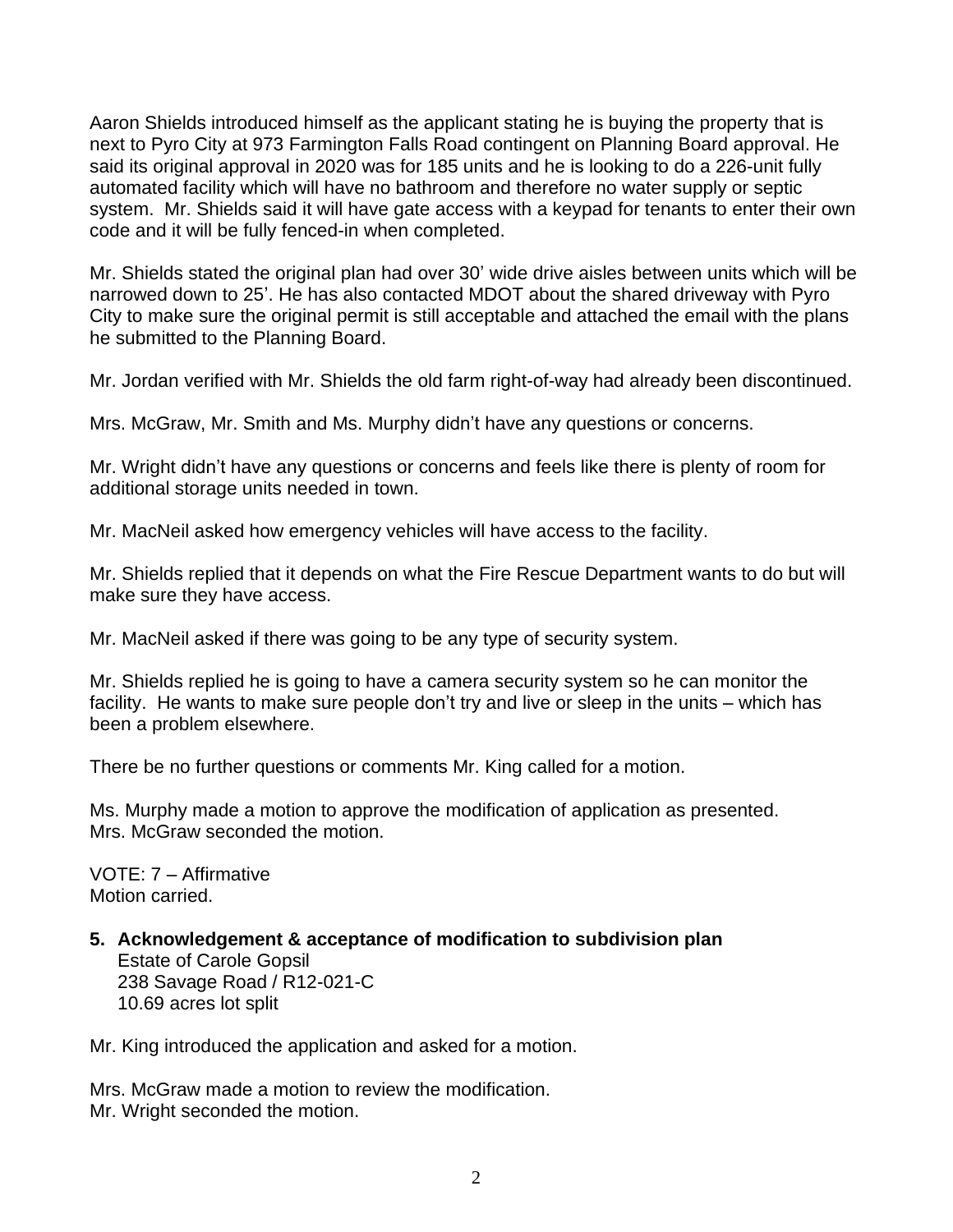VOTE: 7 – Affirmative Motion carried.

Tom Gopsill introduced himself being the person that is splitting 10.69 acres from out of a previously approved subdivision lot. He stated his mother passed away roughly a year ago, leaving the house and 100-acre lot to him and his brother who lives in Washington.

Mr. MacNeil, Ms. Murphy, Mr. Wright and Mr. Smith didn't have any questions or concerns.

Mrs. McGraw verified the property would not be land locked and there was access to the back lot with road frontage off Mosher Hill Road.

Mr. Jordan and Mr. King didn't have any questions or concerns.

There being no further questions or comments Mr. King called for a motion.

Mr. MacNeil made a motion to approve the subdivision modification as presented. Ms. Murphy seconded the motion.

VOTE: 7 – Affirmative Motion carried.

At this time Ms. Foster informed the Board she spoke with Mr. Crandall and he was unable to attend the meeting but called his business partner Jake Daku who was on his way to represent the application.

Mr. King verified with the Board they would move on to other business at this time, giving Mr. Daku a chance to be present.

## **6. Other Business**

Mr. MacNeil asked about the decommissioning bond that was in the Planning Board packet and which solar facility it was for.

Mr. Kaiser replied it was the final element needed for project closure for Farmington Solar on Buzzy York's property.

Mrs. McGraw asked about the taxes for Farmington Solar and what the final amount was.

Mr. Kaiser replied that it has been determined and Town Manager, Christian Waller has the information.

Mr. MacNeil stated he had a sheet from a budget meeting showing that the Town will receive \$1.3 million in tax revenue which will decline over twenty years as the project depreciates.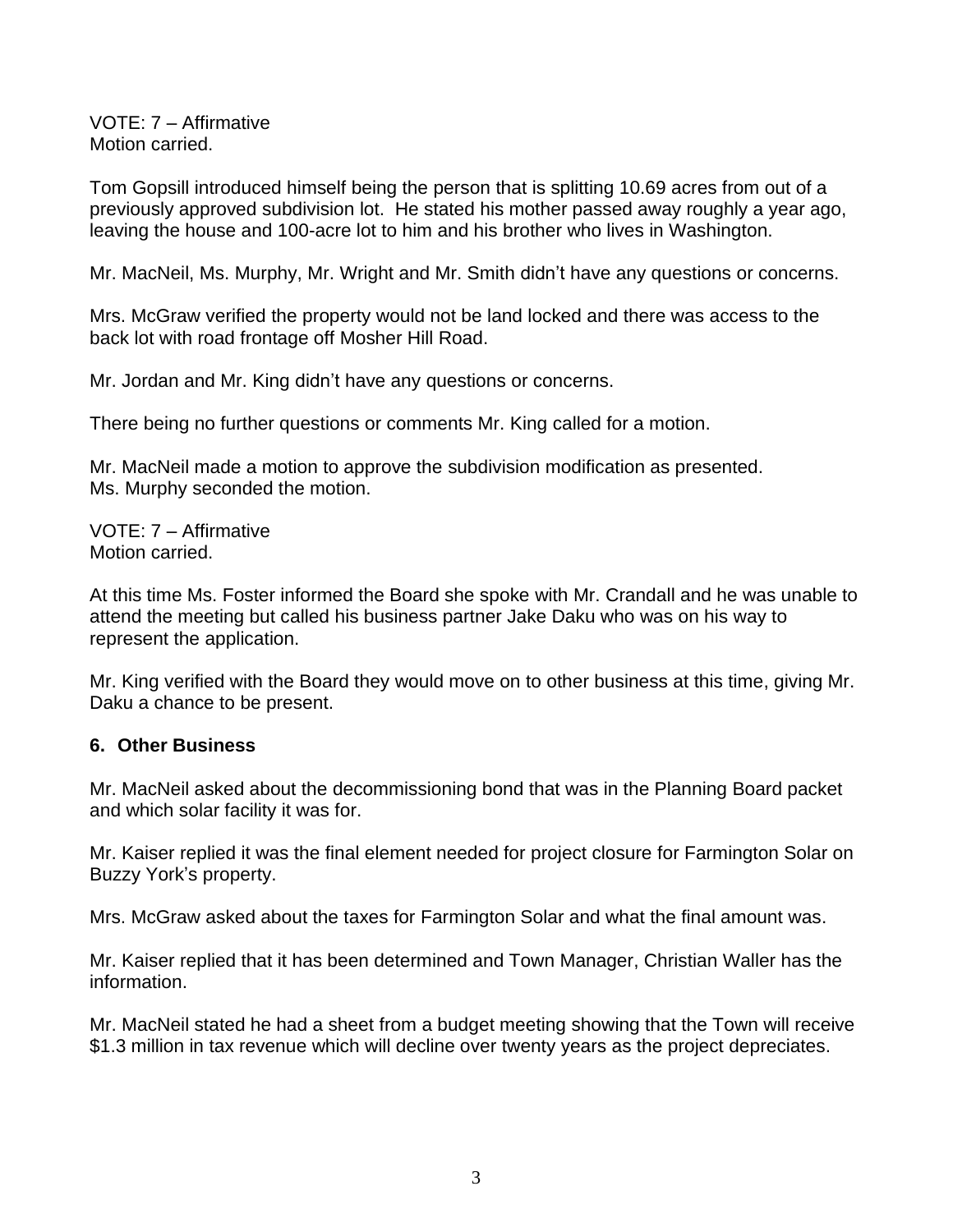#### **7. 21-MJ-07 Chad Crandall 361 Wilton Road / U34-8-B License Transfer**

Mr. MacNeil stepped down as a voting member for this application.

Mr. King introduced the application and verified with Mr. Kaiser that Jake Daku could represent the application where he is Chad Crandall's business partner.

Mr. Wright made a motion to accept the application for review. Mr. Smith seconded the motion.

Ms. Murphy verified the application was only for the license where the last application Mr. Crandall submitted was for the license and property.

VOTE: 6 – Affirmative 1 – Abstained Motion carried.

Jacob Daku introduced himself as Chad Crandall's business partner for Blue Sky Labs and Kender Farms. He stated the application is simple – they've purchased the Adult Use Store license from Jacob Angelakis/Biome and are transferring it to their 361 Wilton Road location for the time being.

Ms. Murphy asked if they would have had to pay \$12,000 for the license if they would have just waited for it to be available once Jake Angelakis stopped paying for it.

Mr. Daku said they wanted to make sure they got it and get a jump start on the process.

Mr. MacNeil, Mr. Wright, Mr. Smith, Mrs. McGraw, Mr. Jordan and Mr. King didn't have any questions or comments.

There being no further questions or comments Mr. King called for a motion.

Mr. Jordan made a motion to approve the application as complete. Mr. King seconded the motion.

VOTE: 6 – Affirmative 1 – Abstained Motion carried.

## **8. Other Business (continued)**

Mr. Kaiser informed the Board that the Zoning Board is going to continue working on ordinance changes for Homeless Shelters to receive more input after discussing the Warrant Article for same at a Board of Selectmen meeting.

Mr. Kaiser stated the Board of Selectmen approved Heather Chaney's and Chad Crandall's marijuana applications that went before the Planning Board at the last meeting.